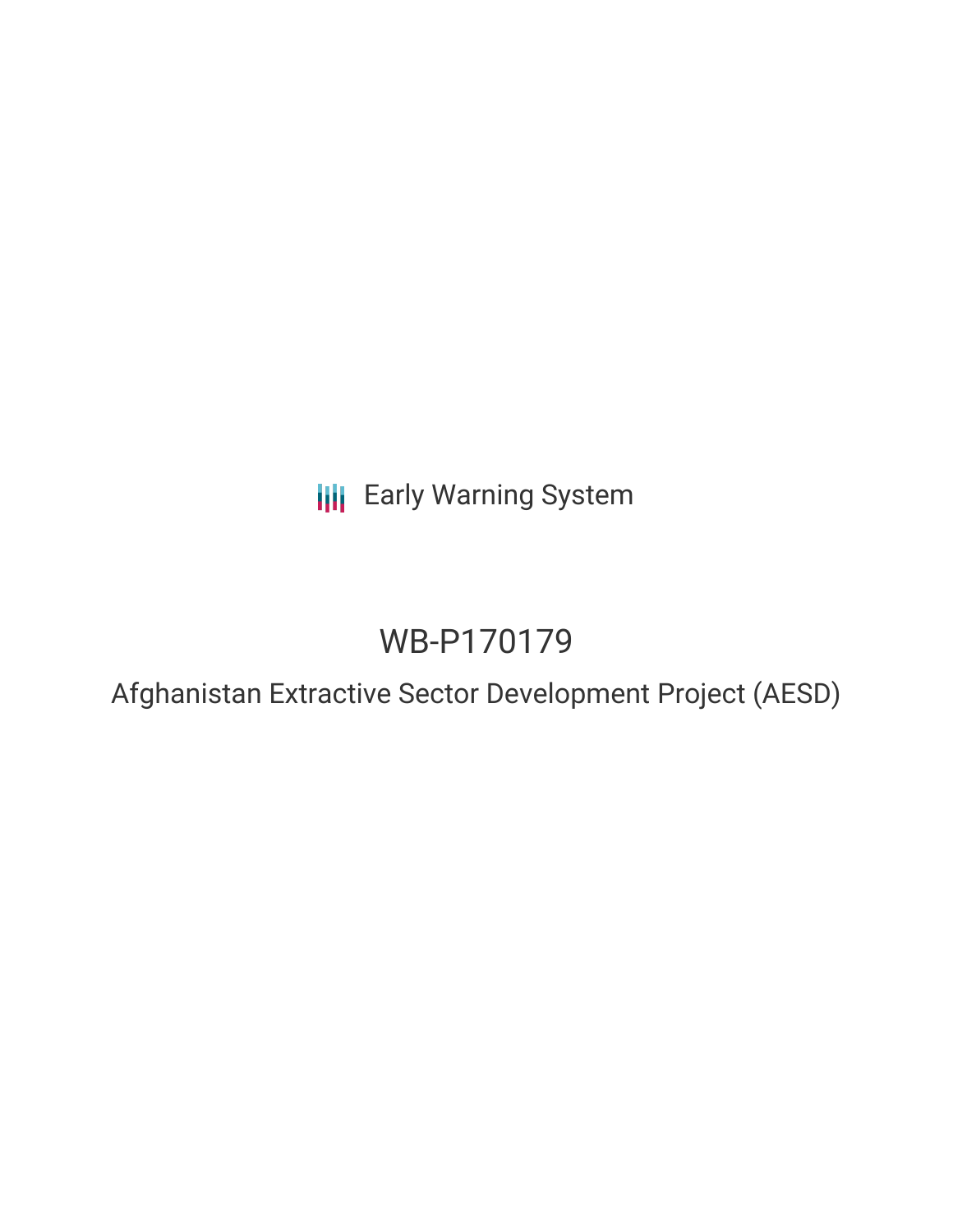

#### **Quick Facts**

| <b>Countries</b>               | Afghanistan                     |
|--------------------------------|---------------------------------|
| <b>Financial Institutions</b>  | World Bank (WB)                 |
| <b>Status</b>                  | Proposed                        |
| <b>Bank Risk Rating</b>        | U                               |
| <b>Borrower</b>                | Islamic Republic of Afghanistan |
| <b>Sectors</b>                 | Energy                          |
| <b>Investment Type(s)</b>      | Loan                            |
| <b>Investment Amount (USD)</b> | $$60.00$ million                |
| <b>Loan Amount (USD)</b>       | \$60.00 million                 |
| <b>Project Cost (USD)</b>      | \$65.00 million                 |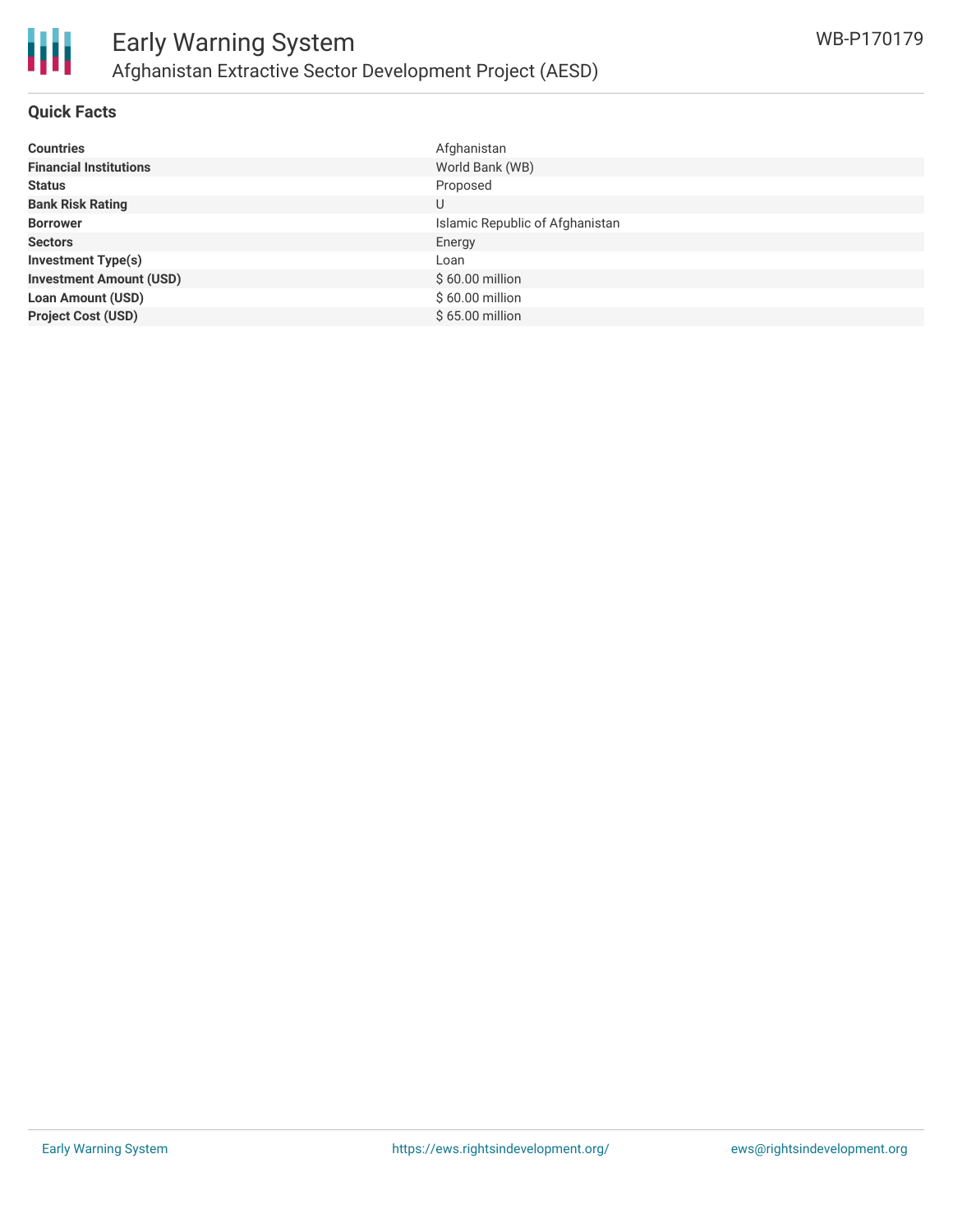

## **Project Description**

According to bank documents, the project intends to support the Government of Afghanistan to create the conditions to attract investment in the energy and extractive sectors and to manage and monitor those investments, by building institutional capacity and strengthening its gas infrastructure.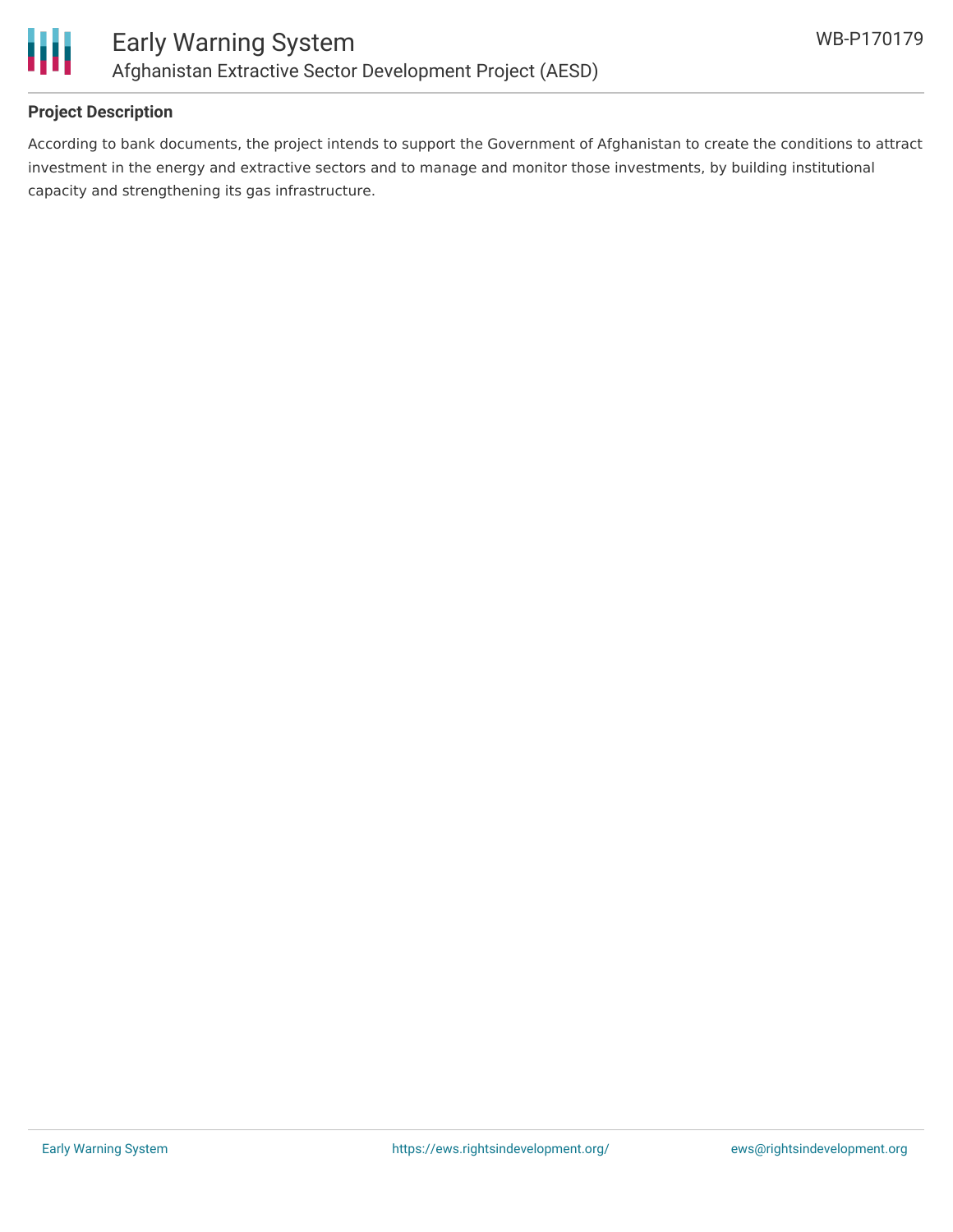

## **Investment Description**

World Bank (WB)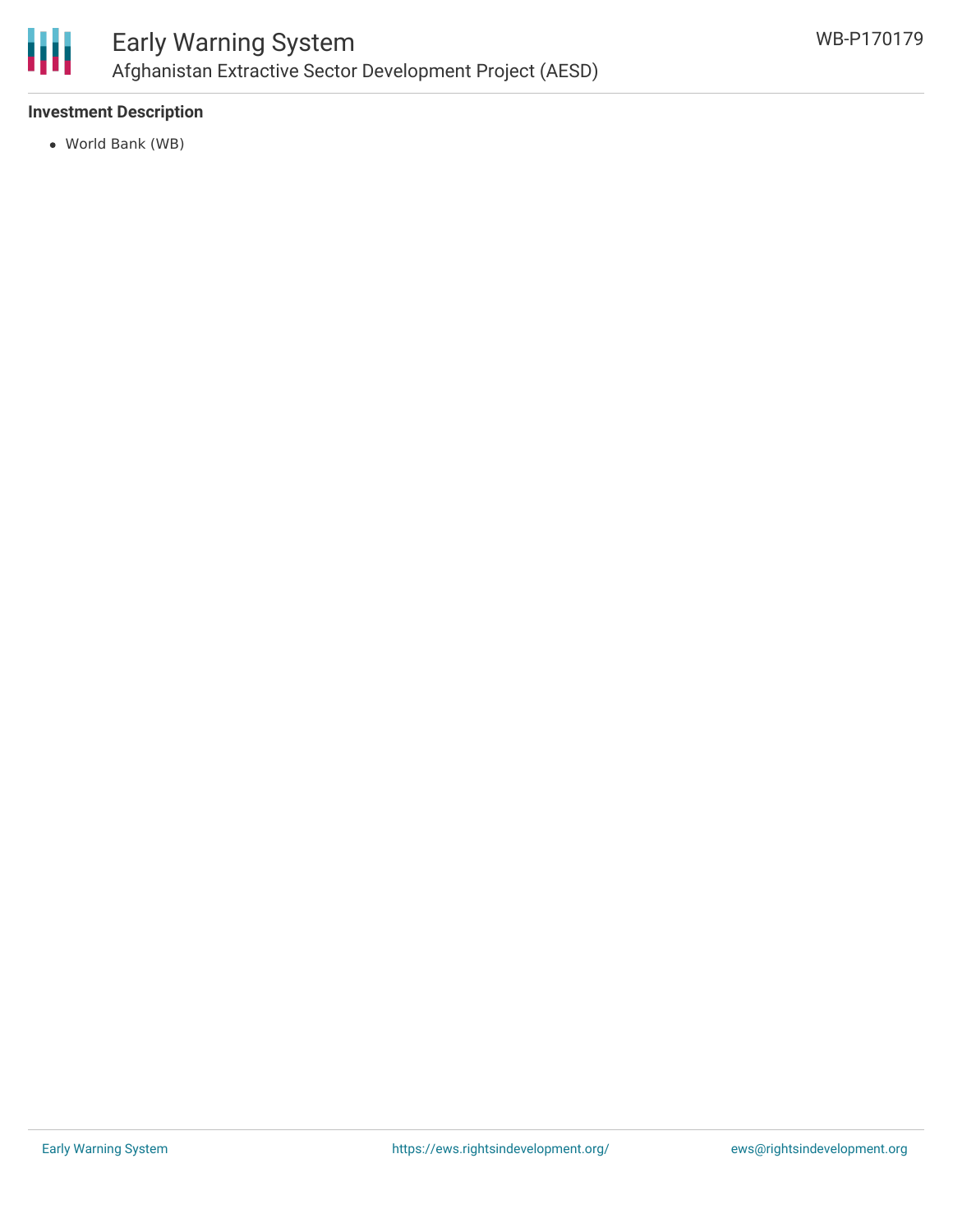



#### **Contact Information**

Implementing Agency: Ministry of Mines and Petroleum Nargis Nehan, Minister Email Address: [nargis.nehan@momp.gov.af](mailto:nargis.nehan@momp.gov.af)

#### **ACCOUNTABILITY MECHANISM OF WORLD BANK**